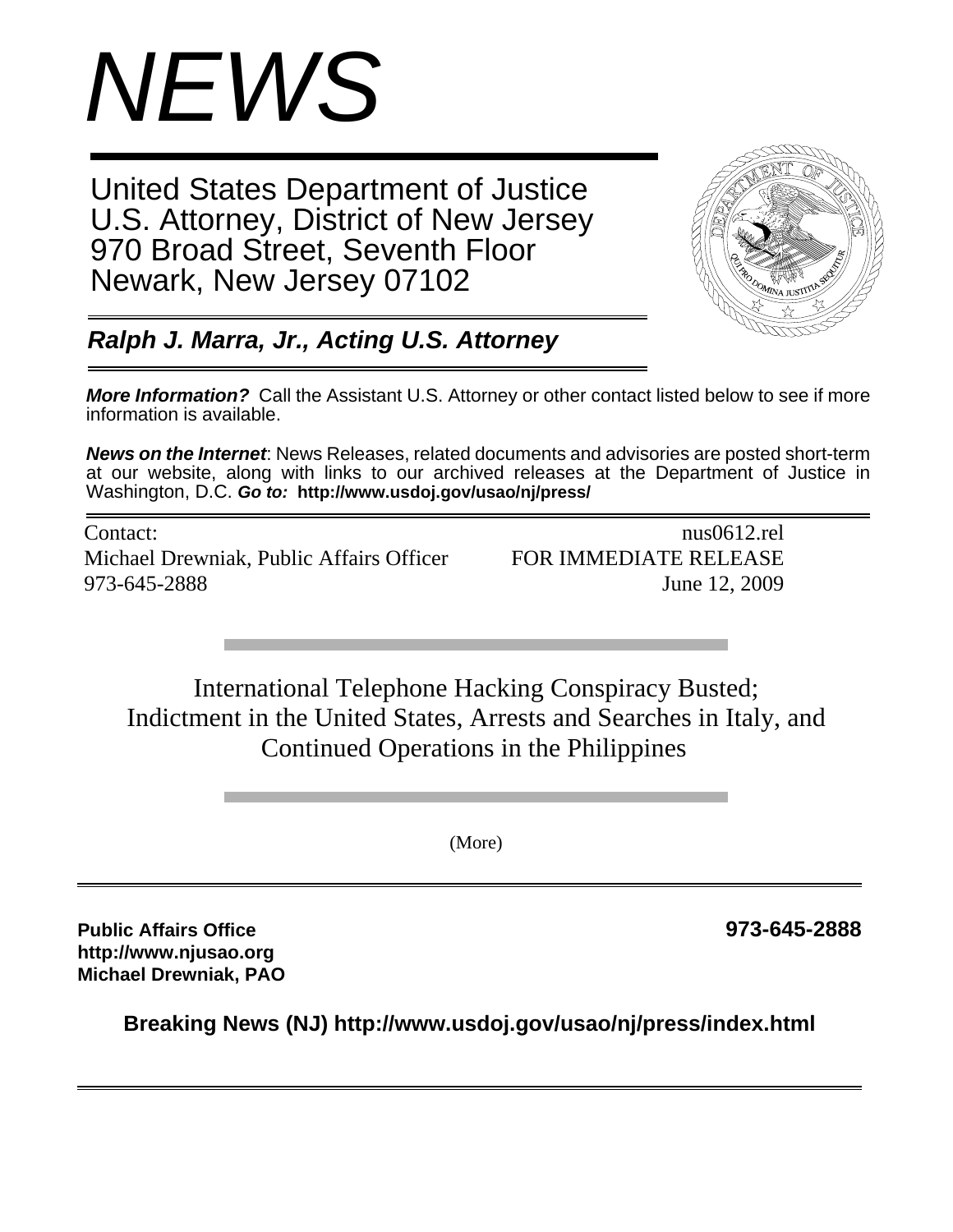NEWARK, N.J. – An Indictment was unsealed today against three individuals who allegedly hacked into the telephone systems of large corporations and entities in the United States and abroad and sold information about the compromised telephone systems to Pakistani nationals residing in Italy, Acting U.S. Attorney Ralph J. Marra, Jr. announced.

In conjunction with the unsealing of the Indictment, Italian law enforcement conducted searches of approximately 10 locations in four regions of Italy and arrested the financiers of the hacking activity. Those financiers allegedly used the information to transmit over 12 million minutes of telephone calls valued at more than \$55 million over the hacked networks of victim corporations in the United States alone.

"This was an extensive and well-organized criminal network that worked across continents," said Marra. "The hackers we've charged enabled their conspirators in Italy and elsewhere to steal large amounts of telecommunications capacity, which could then be used to further or finance just about any sort of nefarious activity here or overseas."

"We are extremely grateful to the FBI and authorities abroad with which we worked closely in developing this case," Marra said.

Charged in the New Jersey indictment are Mahmoud Nusier, 40, Paul Michael Kwan, 27, and Nancy Gomez, 24, all currently residing in the Philippines, with conspiracy to commit wire fraud and unauthorized access to computer systems and other counts, described below. In connection with this international investigation, each of the defendants were previously arrested on March 10, 2007, by authorities in the Philippines, where they remain. The Department of Justice will work cooperatively with the Philippine authorities to hold the defendants accountable in the United States for their alleged criminal conduct. (Nusier is a Jordanian national; Kwan and Gomez are Philippine nationals.)

Operations unfolded earlier today in Italy, where at least five individuals, all Pakistanis, were arrested during early-morning raids. Searches occurred at at least 10 telephone call centers and other premises. A news conference announcing the details was held by the chief of Brescia Police, the Brescia prosecutor, head of the Italian national police counterterrorism division from Rome and officials from the Divisione Investigazioni Generali e Operazioni Speciali.

The names and other information on those arrested in the Italian operation are appended at the bottom of this news release.

The investigation has been ongoing since 2006 and relates to conduct ranging from October 2005 through December 2008.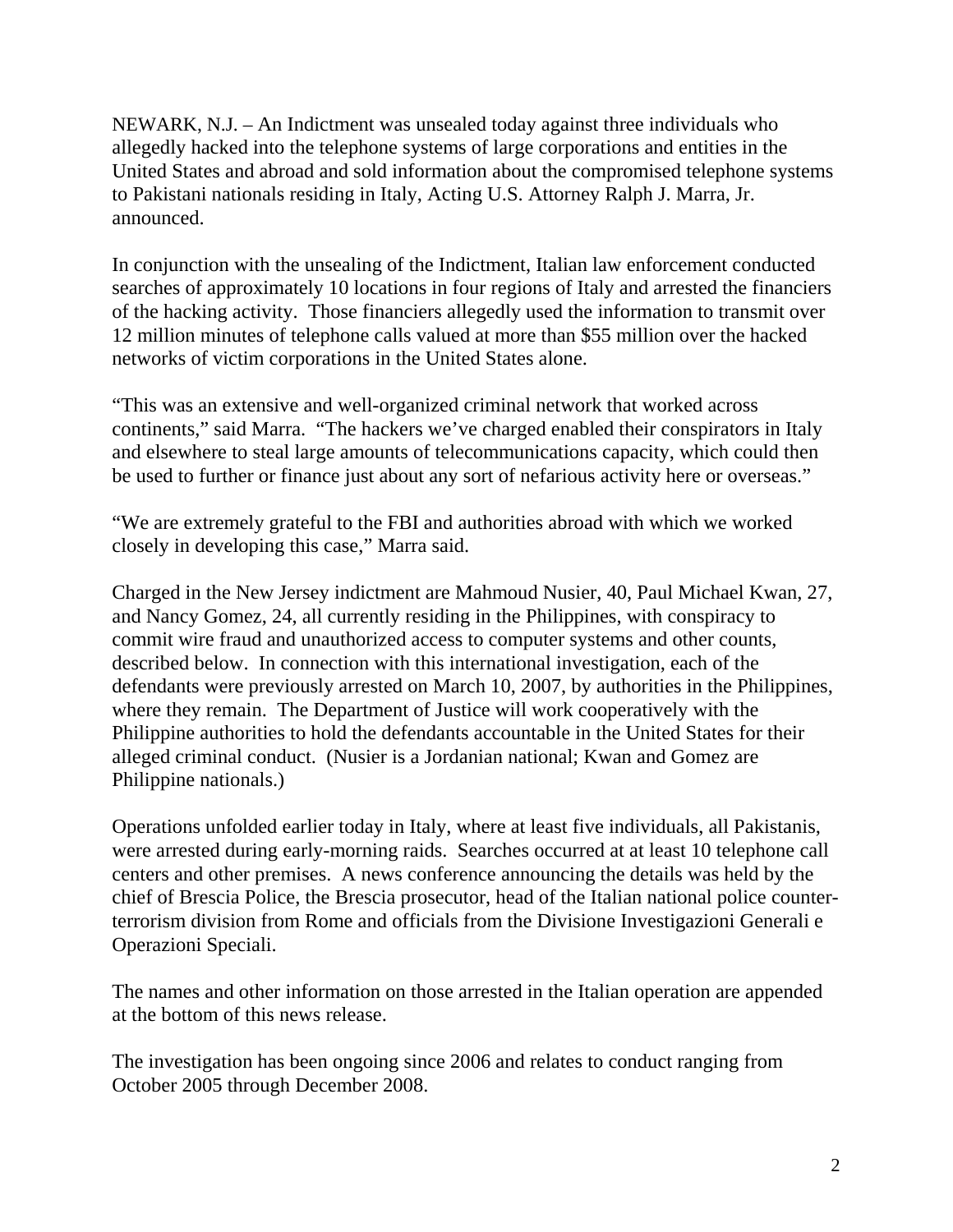As described in the Indictment, M.Z and S.K, residing in Italy, were among the financiers of the hacking and owned and operated call center operations in Italy from which their customers would make calls throughout the world. To increase their profits, M.Z. and S.K. made efforts to incur as little costs as possible in routing their customers' telephone calls to the intended call-recipient.

M.Z. and S.K. recruited Nusier, Kwan, Gomez and others to hack into the telephone networks of unsuspecting large corporations and entities so that telephone calls from the call centers could be transmitted over the hacked networks. To accomplish their mission, the hackers gained an intimate familiarity with the programming of the public branch exchange (PBX) telephone systems.

As the hackers dialed into the systems, they were able to identify the type of PBX system by the prompts and were thereby able to begin a process, known as a brute force attack, by which they sought to attack vulnerable points of the PBX systems. Often, the vulnerable points consisted of telephone extensions with default passwords still in place. After using a couple of methods to exploit the information they gained regarding the hacked PBX systems (described in greater detail in the Indictment) , the hackers transmitted the information about the hacked system back to the financiers. The hackers – Nusier, Kwan, Gomez and others – were then paid approximately \$100 per hacked telephone system.

In March 2007, the Philippines National Police executed search warrants and arrested seven individuals, including Nusier, Kwan and Gomez, in connection with the present investigation. As part of the Philippines investigation, it was revealed that the PBX systems of over 2,500 victim corporations in the United States, Canada, Australia and Europe were infiltrated. The searches yielded dozens of notebooks full of the telephone numbers and access codes to the victim PBX systems.

"We will continue to work with law enforcement officials overseas in Italy, the Philippines and elsewhere to prosecute those individuals currently charged and to identify others involved in this international conspiracy," said Weysan Dun, Special Agent in Charge of the FBI Newark Division. "The recent cooperation and coordination illustrates law enforcement's ability to adapt to the ever-changing landscape of international cybercrime."

The losses in this case, which exceeded \$55 million, were borne by the victim corporations and entities, and AT&T and other long distance carriers, which provided the long-distance telephone service for the victims. (AT&T was not hacked but was among the companies that carried the long-distance calls.)

The U.S. Attorney's Office and FBI thanked AT&T and the victim corporations for their extensive and critical cooperation in the investigation.